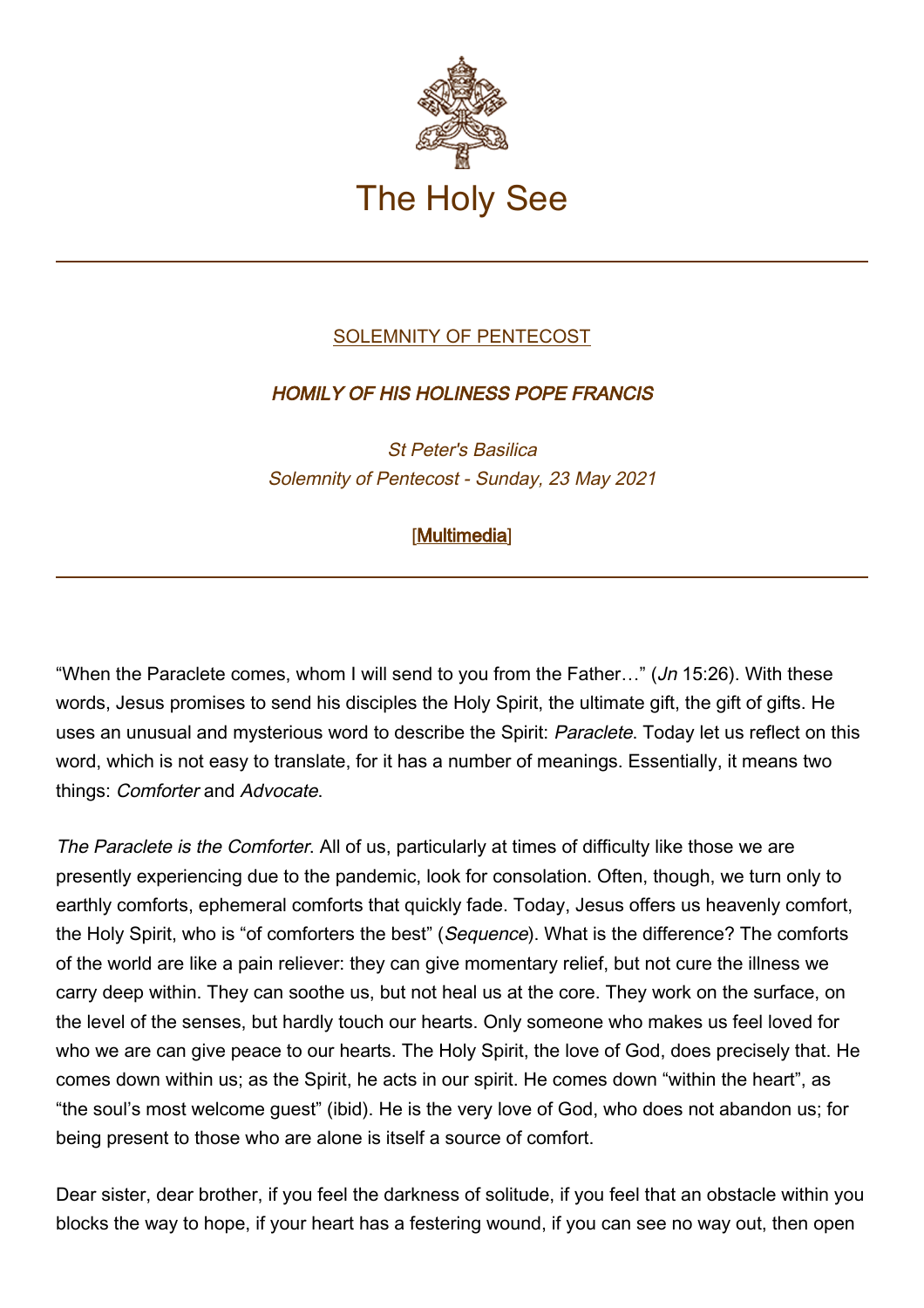your heart to the Holy Spirit. Saint Bonaventure tells us that, "where the trials are greater, he brings greater comfort, not like the world, which comforts and flatters us when things go well, but derides and condemns us when they do not" (Homily in the Octave of the Ascension). That is what the world does, that is especially what the hostile spirit, the devil, does. First, he flatters us and makes us feel invincible (for the blandishments of the devil feed our vanity); then he flings us down and makes us feel that we are failures. He toys with us. He does everything to cast us down, whereas the Spirit of the risen Lord wants to raise us up. Look at the apostles: they were alone that morning, alone and bewildered, cowering behind closed doors, living in fear and overwhelmed by their weaknesses, failings and their sins, for they had denied Christ. The years they had spent with Jesus had not changed them: they were no different than they had been. Then, they received the Spirit and everything changed: the problems and failings remained, yet they were no longer afraid of them, nor of any who would be hostile to them. They sensed comfort within and they wanted to overflow with the comfort of God. Before, they were fearful; now their only fear was that of not testifying to the love they had received. Jesus had foretold this: "[The Spirit] will testify on my behalf; you also are to testify" (Jn 15:26-27).

Let us go another step. We too are called to testify in the Holy Spirit, to become paracletes, comforters. The Spirit is asking us to embody the comfort he brings. How can we do this? Not by making great speeches, but by drawing near to others. Not with trite words, but with prayer and closeness. Let us remember that closeness, compassion and tenderness are God's "trademark", always. The Paraclete is telling the Church that today is the time for comforting. It is more the time for joyfully proclaiming the Gospel than for combatting paganism. It is the time for bringing the joy of the Risen Lord, not for lamenting the drama of secularization. It is the time for pouring out love upon the world, yet not embracing worldliness. It is more the time for testifying to mercy, than for inculcating rules and regulations. It is the time of the Paraclete! It is the time of freedom of heart, in the Paraclete.

The Paraclete is also the Advocate. In Jesus' day, advocates did not do what they do today: rather than speaking in the place of defendants, they simply stood next to them and suggested arguments they could use in their own defence. That is what the Paraclete does, for he is "the spirit of truth" (v. 26). He does not take our place, but defends us from the deceits of evil by inspiring thoughts and feelings. He does so discreetly, without forcing us: he proposes but does not impose. The spirit of deceit, the evil one, does the opposite: he tries to force us; he wants to make us think that we must always yield to the allure and the promptings of vice. Let us try to accept three suggestions that are typical of the Paraclete, our Advocate. They are three fundamental antidotes to three temptations that today are so widespread.

The first advice offered by the Holy Spirit is, "Live in the present". The present, not the past or the future. The Paraclete affirms the primacy of today, against the temptation to let ourselves be paralyzed by rancour or memories of the past, or by uncertainty or fear about the future. The Spirit reminds us of the grace of the present moment. There is no better time for us: now, here and now,